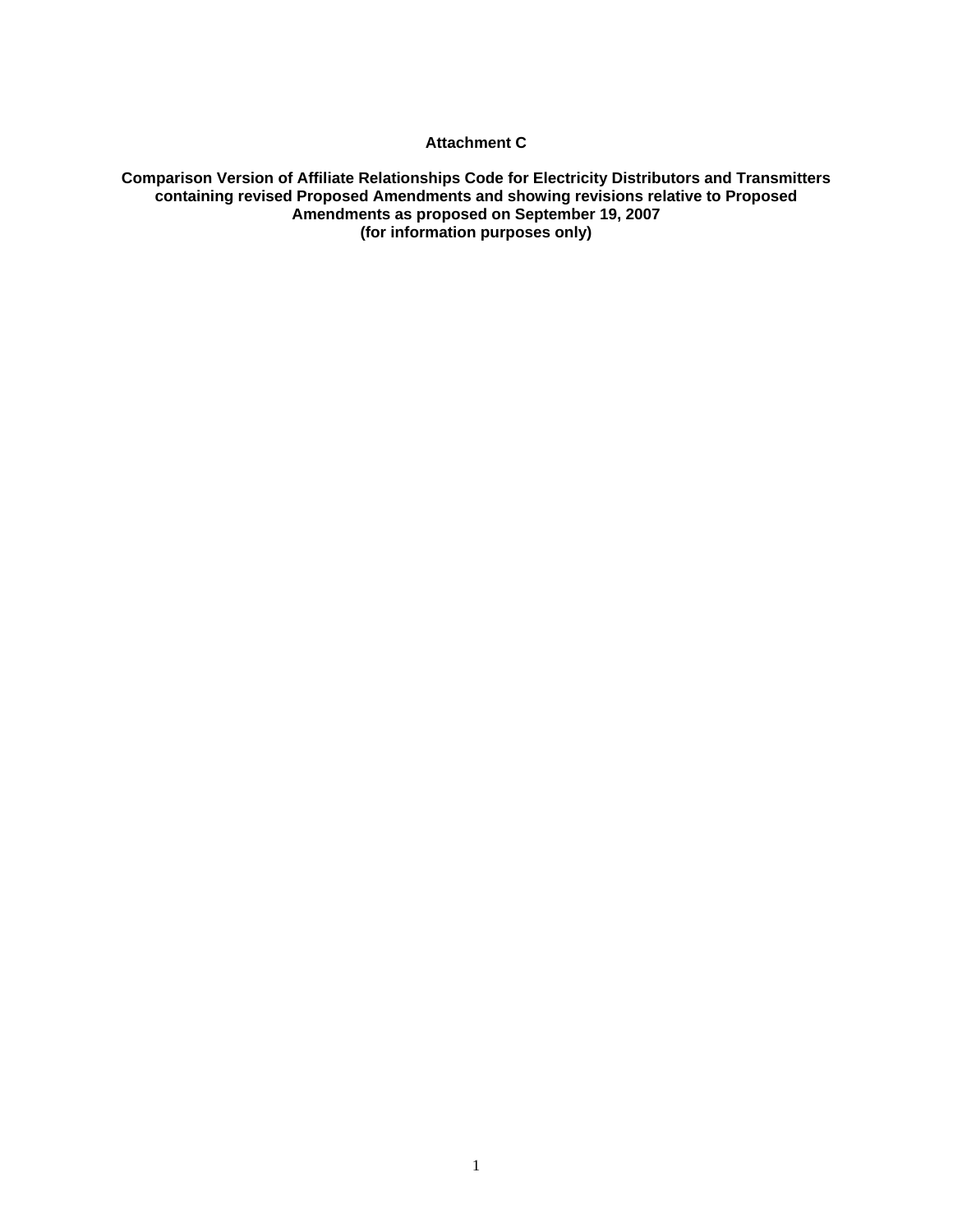# **1. GENERAL AND ADMINISTRATIVE PROVISIONS**

## **1.1 Purpose of this Code**

This Code sets out rules that govern the conduct of utilities as that conduct relates to their respective affiliates, with the objective of:

- a) protecting ratepayers from harm that may arise as a result of dealings between a utility and its affiliate;
- b) preventing a utility from cross-subsidizing affiliate competitive or nonmonopoly activities;
- c) protecting the confidentiality of information collected by a utility in the course of provision of utility services;
- d) ensuring there is no preferential access to utility services;
- e) preventing a utility from acting in a manner that provides an unfair business advantage to an affiliate that is an energy service provider*;* and
- f) preventing customer confusion that may arise from the relationship between a utility and its affiliate.

## **1.2 Definitions**

In this Code:

*"Act"* means the *Ontario Energy Board Act, 1998;* 

"affiliate", with respect to a corporation, has the same meaning as in the *Business Corporations Act* (Ontario);

"Affiliate Contract" means any contract between a utility and an affiliate, and includes a Services Agreement;

"agent" means a person acting on behalf of a utility and includes persons contracted to provide services to a utility;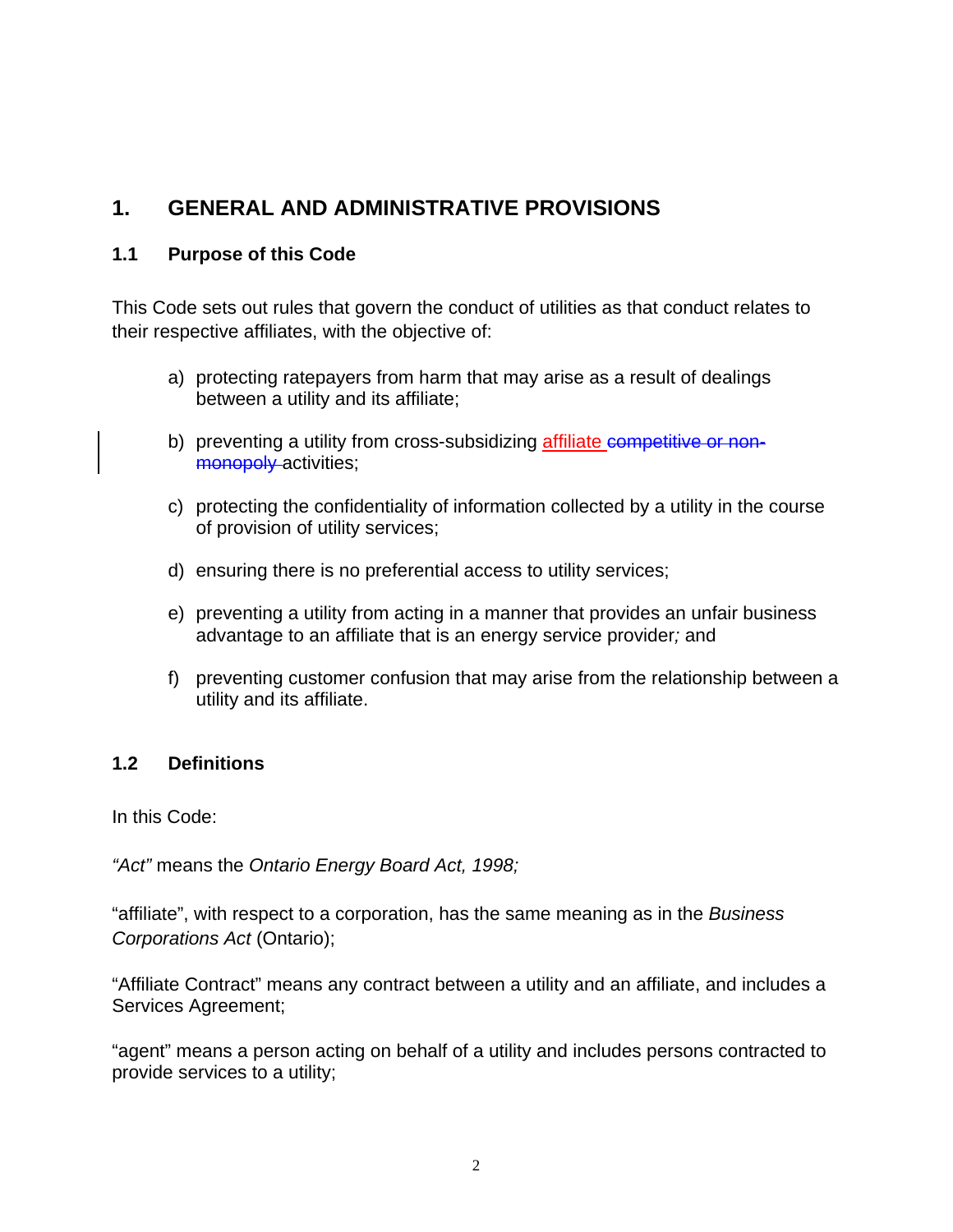"Board" means the Ontario Energy Board;

"Code" means this Affiliate Relationships Code for Electricity Distributors and Transmitters;

"confidential information" means information the utility has obtained relating to a specific smart sub-metering provider, consumer, retailer or generator in the process of providing current or prospective utility service;

"direct costs" means costs that can reasonably be identified with a specific unit of product or service or with a specific operation or cost centre;

"distribute" means to convey electricity at voltages of 50 kilovolts or less;

"distribution system" means a system for distributing electricity, and includes any structures, equipment or other things used for that purpose;

"distributor" means a person who owns or operates a distribution system;

"energy service provider" means a person, other than a utility or a municipal corporation, involved in the supply of electricity or gas or related activities, including retailing of electricity, marketing of natural gas, generation of electricity, energy management services, demand-side management programs, street lighting services, sentinel lighting services, metering (including smart sub-metering that is the subject of the Smart Sub-Metering Code and wholesale metering), billing for electricity or natural gas services and appliance or water heater sales, service and rentals;

 "fully-allocated cost" means the sum of direct costs plus a proportional share of indirect costs;

"indirect costs" means costs that cannot be identified with a specific unit of product or service or with a specific operation or cost centre, and include but are not limited to overhead costs, administrative and general expenses, and taxes;

"information services" means computer systems, services, databases and persons knowledgeable about the utility's information technology systems;

"licence" means a licence issued under Part V of the *Act*;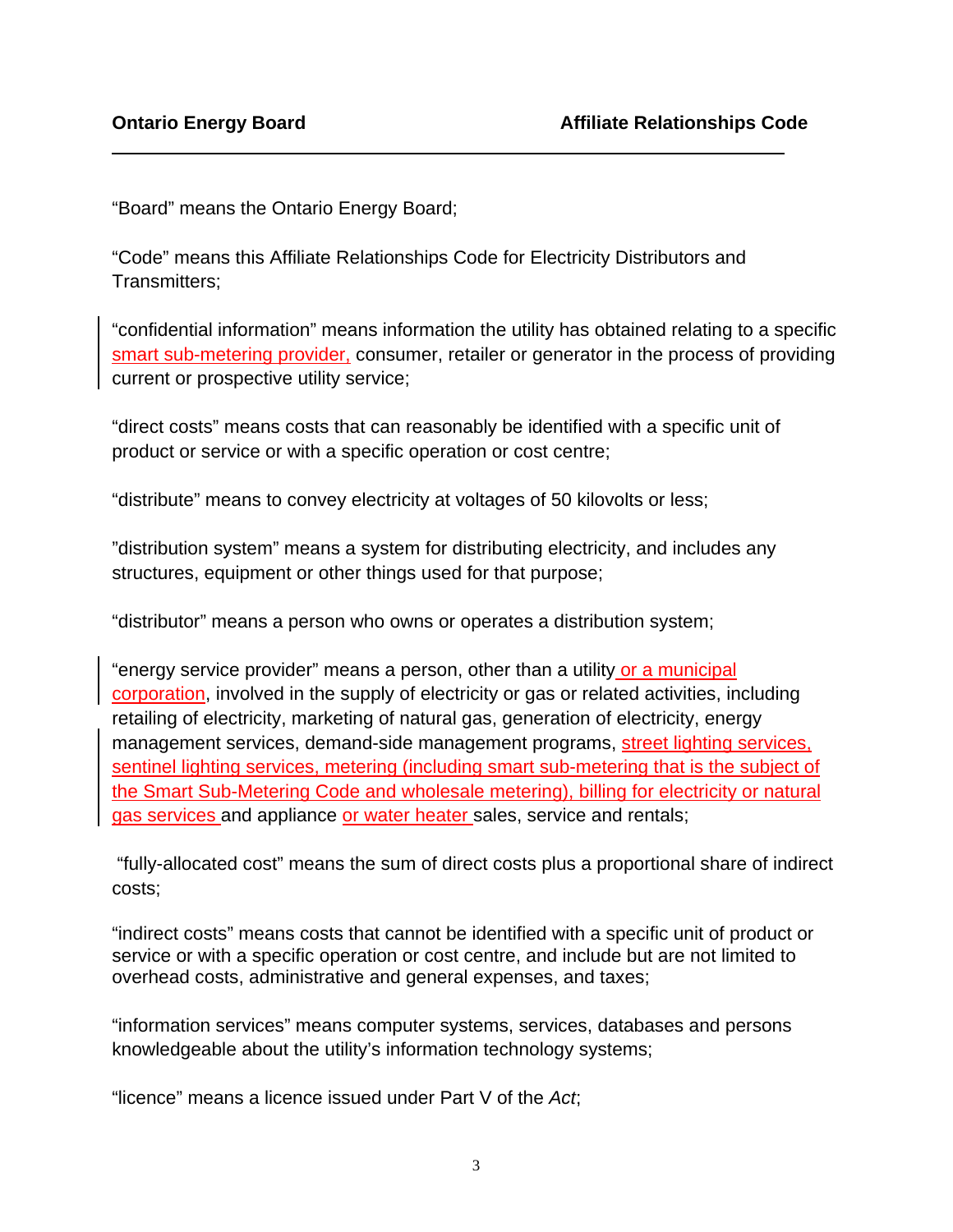"market price" means the price reached in an open and unrestricted market between informed and prudent parties, acting at arm's length and under no compulsion to act;

"rate" means a rate, charge or other consideration and includes a penalty for late payment;

"Rate Order" means an order of the Board that is in force at the relevant time which, among other things, regulates distribution and transmission rates to be charged by a utility;

"Services Agreement" means an agreement between a utility and its affiliate for the purpose of subsection 2.2 of this Code;

"shared corporate services" aremeans business functions that provide shared strategic management and policy support to the corporate group of which the utility is a member, relating to legal, regulatory, procurement services, building or real estate support services, information management services, information technology services, corporate administration, finance, tax, treasury, pensions, risk management, audit services, corporate planning, human resources, health and safety, communications, investor relations, trustee, or public affairs;

"smart sub-metering provider" has the meaning given to it in the Smart Sub-metering Code;

"system planning strategic business information" means information pertaining to (i) the planning of a distribution system, informationincluding distribution system development or reinforcement plans, equipment acquisitions and work management plans, or (ii) the planning of systems involved in work management or of systems involved in the provision of customer service, including billing systems and call centre operations, including confidential information, that a utility has obtained or developed in the course of providing, or otherwise has in its possession as a result or for the purpose of providing, current or prospective utility service and that (a) identifies or can reasonably be expected to identify or (b) provides or can reasonably be expected to provide a business opportunity or other business advantage to the person to whom the information is provided;

"transmission system" means a system for transmitting electricity , and includes any wires, structures, transformers, equipment or other things used for that purpose;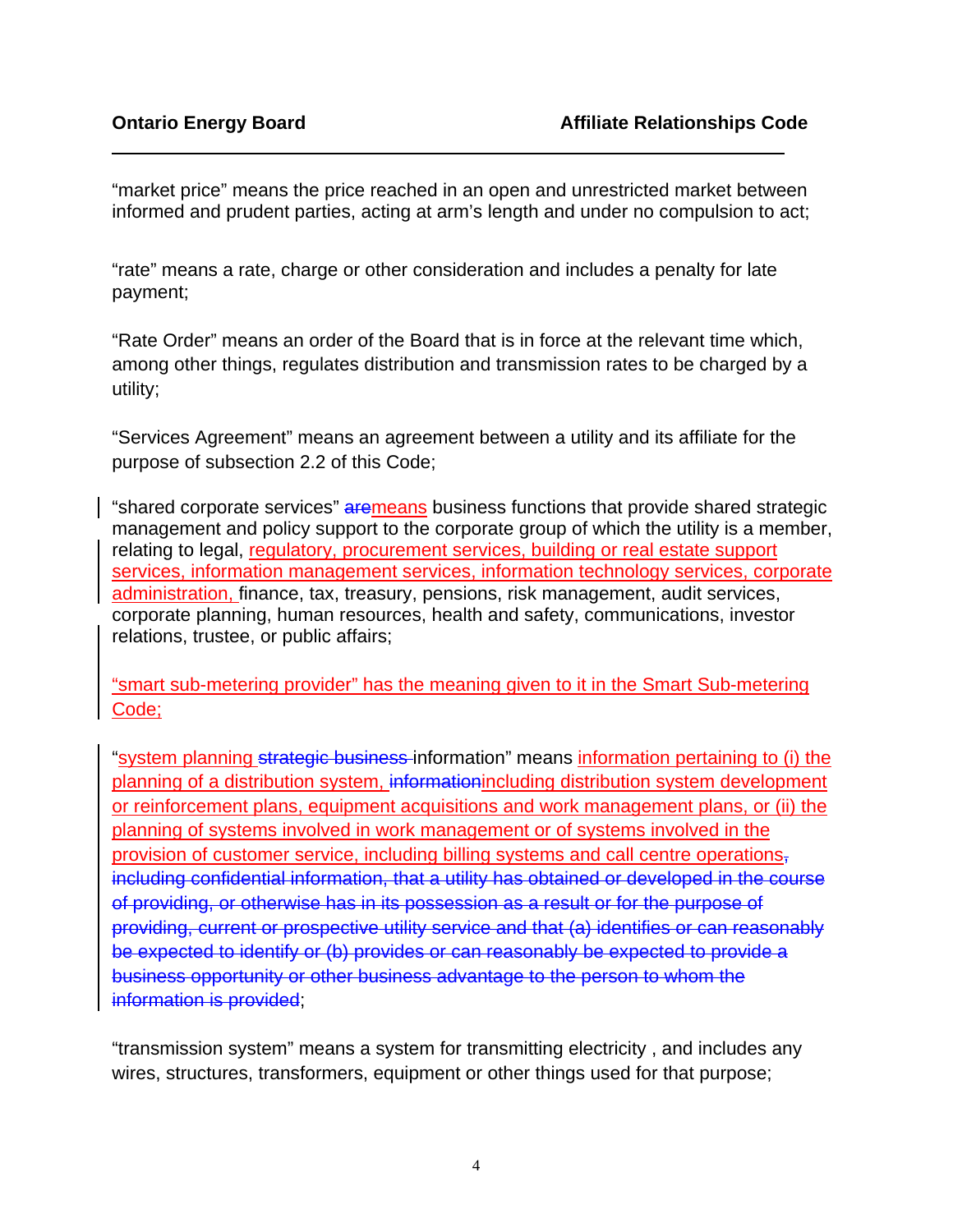"transmit" means to convey electricity at voltages of more than 50 kilovolts;

"transmitter" means a person who owns or operates a transmission system;

"utility" means an electricity transmitter or electricity distributor that is licensed under Part V of the *Act*;

"utility asset" means tangible or intangible property included in the utility's rate base;

"utility revenue" means, in relation to a distributor, its distribution revenue and, in relation to a transmitter, its transmission revenue; and

"utility services" means the services provided by a utility for which a rate or charge has been approved by the Board, and includes a distributor's obligation to sell electricity pursuant to section 29 of the *Electricity Act,1998.* 

#### **1.3 Interpretation**

Unless otherwise defined in this Code, words and phrases that have not been defined shall have the meaning ascribed to them in the licences issued by the Board, the *Act* or the *Electricity Act, 1998* as the case may be. Headings are for convenience only and shall not affect the interpretation of this Code. Words importing the singular include the plural and vice versa. A reference to a document or a provision of a document includes an amendment or supplement to, or a replacement of, that document or that provision of that document.

#### **1.4 To Whom this Code Applies**

This Code applies to utilities licensed under Part V of the *Act*.

## **1.5 Hierarchy of Codes**

This Code shall prevail over any other code established by the Board where there is a conflict, subject to any specific conditions of a utility's licence.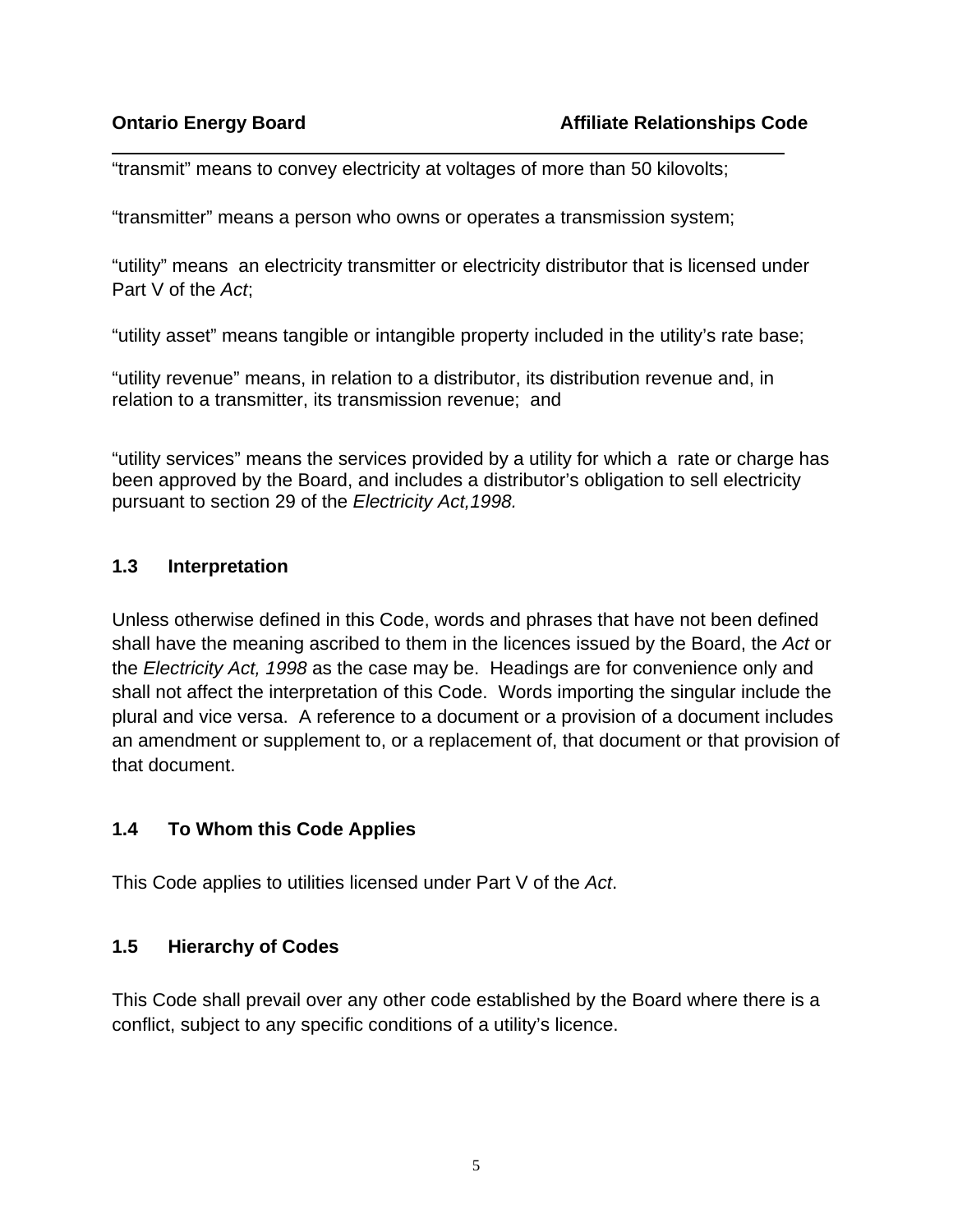## **1.6 Amendments to this Code and Determinations by the Board**

- 1.6.1 Subject to section 1.6.2, the Except where expressly stated otherwise, any amendments to this Code made by the Board on *[insert date]* shall come into force on the date on which the Board publishes the amendments by placing them on the Board's web site after they have been made by the Board.
- 1.6.2 The following amendments to this Code made by the Board on *[insert date]* come into force on the date that is three months from the date on which the Board publishes the amendments by placing them on the Board's web site after they have been made by the Board:
	- (a) the amendment to section 1.2 deleting the definition of "fair market value"; and
	- (b) the amendments to section 2.3, other than the amendments adding sections 2.3.4.1 and 2.3.4.2.
- 1.6.3 The amendments to this Code made by the Board on *[insert date]* do not apply to an Affiliate Contract that was in effect place on June 15 September 19, 2007 until such time as the initial term of such Affiliate Contract expires.
- 1.6.4 Any matter under this Code requiring a determination by the Board may be determined without a hearing or through an oral, written or electronic hearing, at the Board's discretion.

# **2. STANDARDS OF CONDUCT**

#### **2.1 Degree of Separation**

- 2.1.1 A utility shall ensure accounting and financial separation from all affiliates and shall maintain separate financial records and books of accounts.
- 2.1.2 A utility shall ensure that at least one-third of its Board of Directors is independent from any affiliate.

#### **2.2 Sharing ofProviding or Receiving Services, and Resources, Products or Use of Asset**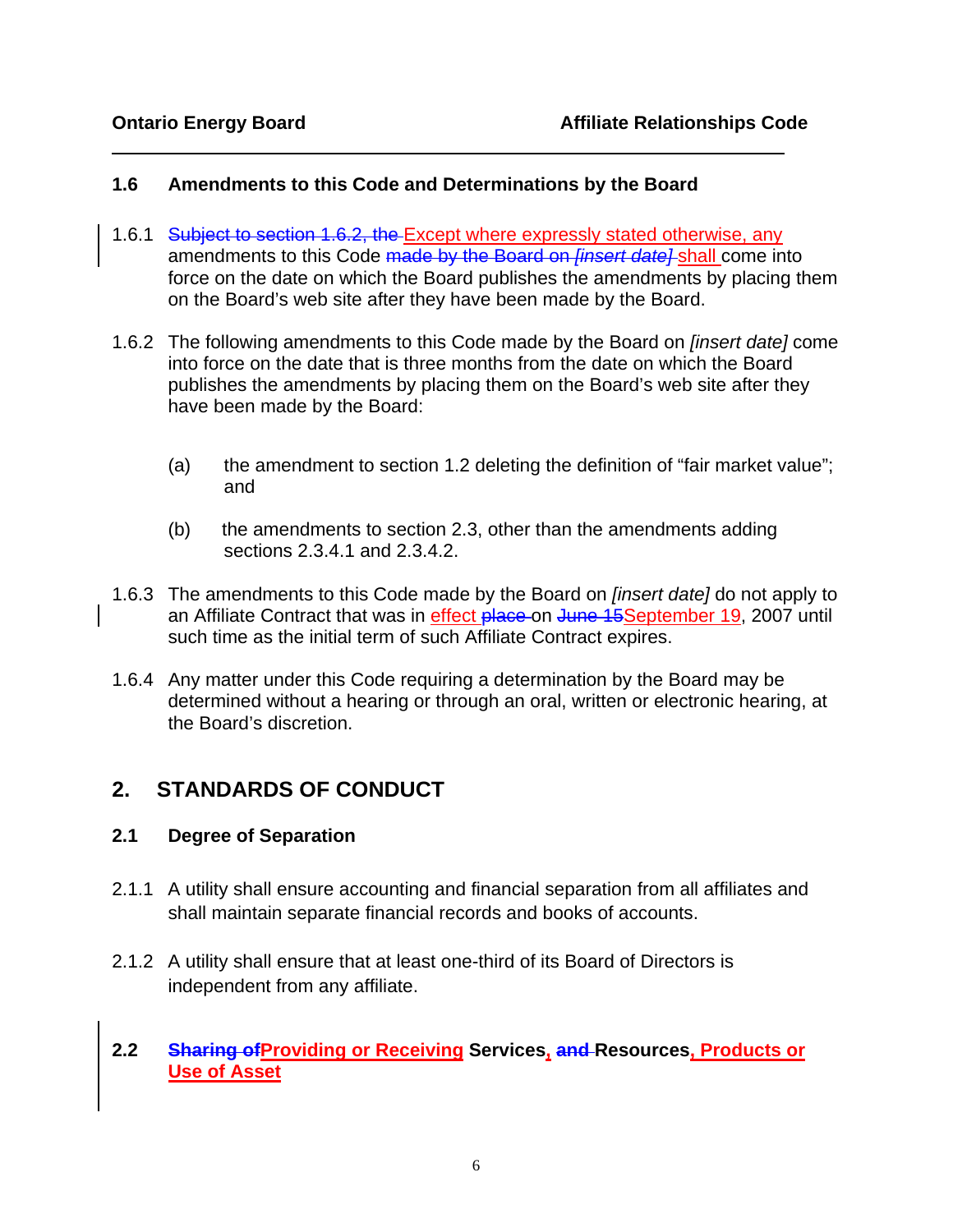- 2.2.1 Where a utility provides a service, s of resources, product or use of asset to -an affiliate or receives a service, s or resources, product or use of asset from an affiliate, it shall do so in accordance with a Services Agreement, the terms of which may be reviewed by the Board to ensure compliance with this Code. The Services Agreement shall include:
	- (a) the type, quantity and quality of service;
	- (b) pricing mechanisms;
	- (c) cost allocation mechanisms;
	- (d) confidentiality arrangements;
	- (e) the apportionment of risks (including risks related to under or over provision of service); and
	- (f) a dispute resolution process for any disagreement arising over the terms or implementation of the Services Agreement.
- 2.2.2 Where a utility shares information services with an affiliate, all confidential information must be protected from access by the affiliate. Access to a utility's information services shall include appropriate computer data management and data access protocols as well as contractual provisions regarding the breach of any access protocols. A utility shall, if required to do so by the Board, conduct Compliance with the access protocols and the Services Agreement shall be ensured as necessary, through a review of the adequacy, implementation or operating effectiveness of the access protocols and associated contractual provisions which complies with the provisions of section 5970 of the CICA Handbook. A utility shall also conduct such a review when the utility considers that there may have been a breach of the access protocols or associated contractual provisions and that such review is required to identify any corrective action that may be required to address the matter. The utility shall comply with such directions as may be given by the Board in relation to may provide direction regarding the terms of the section 5970 review. The results of any such review shall be made available to the Board.
- 2.2.3 A utility shall not share with an affiliate that is an energy service provider employees that are directly involved in collecting, or have access to, confidential information.
- 2.2.4 In the event of an emergency situation a utility may, without a Services Agreement, shareprovide a services, and resources, product or use of asset to, or receive a service, resource, product or use of asset from, without a Services Agreement, with an affiliate which is also a utility.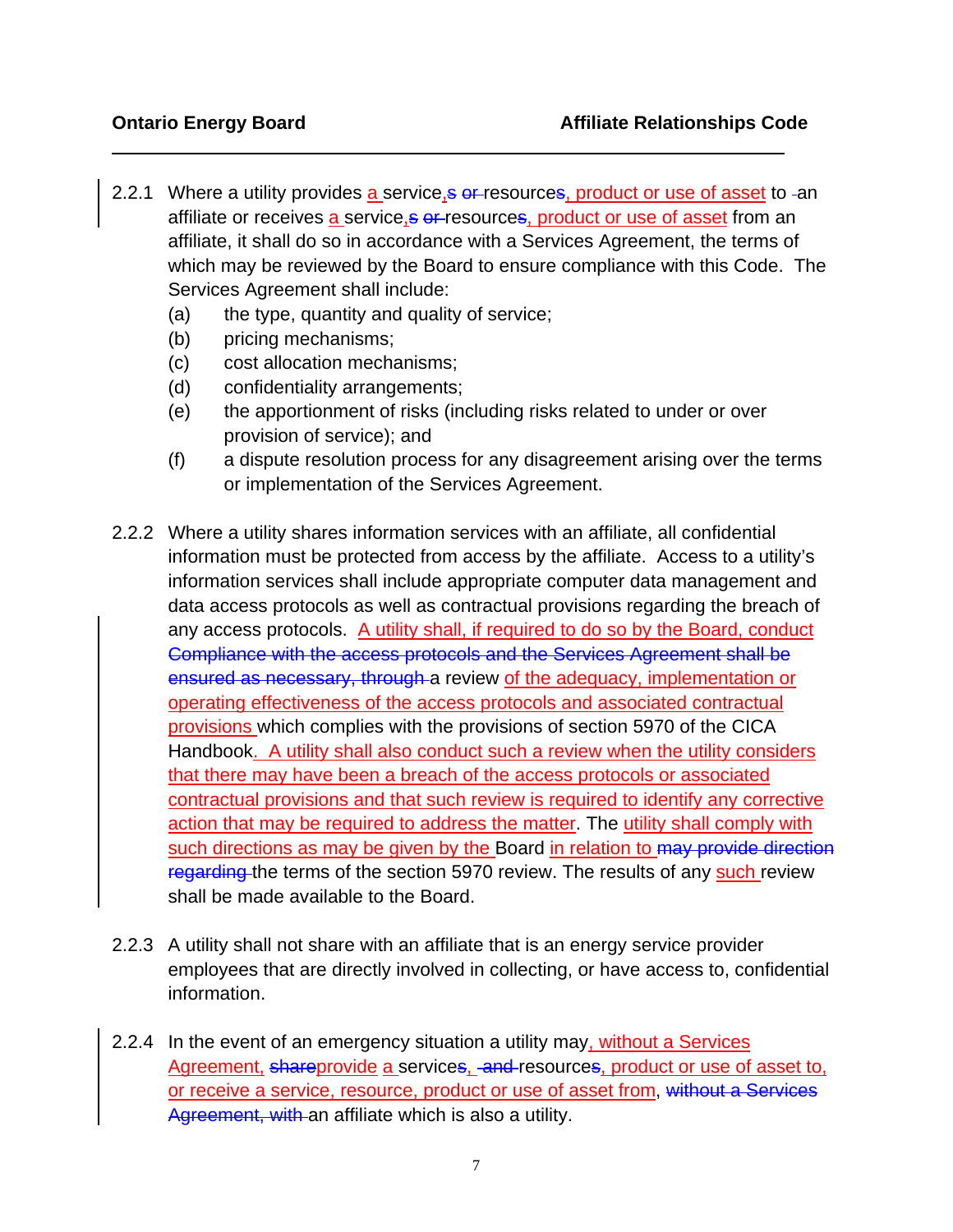2.2.5 The transfer pricing rules set out in section 2.3 do not apply when a utility provides a service, resource, product or use of asset to, or receives a service, resources, product or use of asset from, and an affiliate share services in an emergency situation; a reasonable fully-allocated cost-related price shall be determined afterwards by the parties.

#### **2.3 Transfer Pricing**

#### **2.3.1 Term of Contracts with Affiliates**

2.3.1.1 The term of an Affiliate Contract between a utility and an affiliate shall not exceed five years, unless otherwise approved by the Board.

#### **2.3.2 Outsourcing to an Affiliate**

- 2.3.2.1 If a utility intends to enter into an Affiliate Contract for the receipt of a service, product, resource, or use of asset that it currently provides to itself, the utility shall first undertake a business case analysis, unless the Affiliate Contract would have an annual value of less than \$100,000 or 0.1% of the utility's utility revenue, whichever is greater. Where an Affiliate Contract has a term of more than one year, the annual value of the Affiliate Contract shall be determined by dividing the total value of the Affiliate Contract by the number of years in the term.
- 2.3.2.2 For the purposes of section 2.3.2.1, the business case analysis shall contain (a) description of relevant utility needs on a per-service basis, (b) identification of the options available internally or externally from an affiliate or third party, (c) economic evaluation of all available options including the utility's current fullyallocated cost (which may include a return on the utility's invested capital equal to the approved weighted average cost of capital), (d) explanation of the selection criteria (including any non-price factors to be taken into account), (e) estimate of any benefits to the utility's Ontario ratepayers from outsourcing, and (f) justification of why any separate items were bundled together when considered for outsourcing.

#### **2.3.3 Where a Market Exists**

2.3.3.1 Where a reasonably competitive market exists for a service, product, resource or use of asset, a utility shall pay no more than the market price when acquiring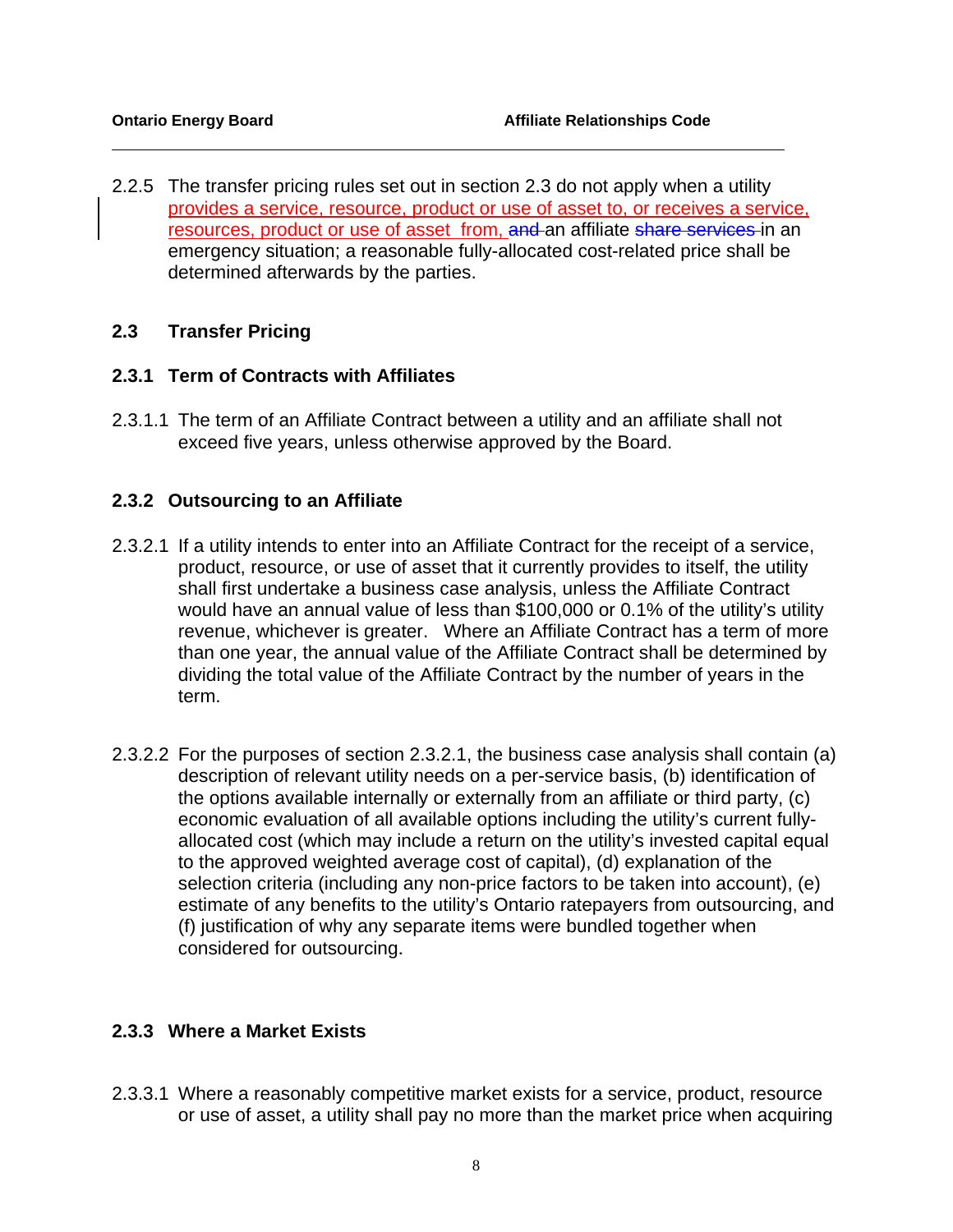that service, product, resource or use of asset from an affiliate.

- 2.3.3.2 A fair and open competitive bidding process shall be used to establish the market price before a utility enters into or renews an Affiliate Contract under which the utility is acquiring a service, product, resource or use of asset from an affiliate.
- 2.3.3.3 Despite section 2.3.3.2, where satisfactory benchmarking or other evidence of market price is available, a competitive tendering or bidding process is not required to establish the market price for a contract with an annual value of less than \$100,000 or 0.1% of the utility's utility revenue, whichever is greater. Where an Affiliate Contract has a term of more than one year, the annual value of the Affiliate Contract shall be determined by dividing the total value of the Affiliate Contract by the number of years in the term.
- 2.3.3.4 Where the value of a proposed contract over its term exceeds \$500,000 or 0.5% of the utility's utility revenue, whichever is greater, a utility shall not award the contract to an affiliate before an independent evaluator retained by the utility has reported to the utility on how the competing bids meet the criteria established by the utility for the competitive bidding process.
- 2.3.3.5 The Board may, for the purposes of sections 2.3.3.3 and 2.3.3.4, consider more than one Affiliate Contract to be a single Affiliate Contract where they have been entered into for the purpose of setting the contract values at levels below the threshold level set out in section 2.3.3.3 or 2.3.3.4.
- 2.3.3.6 Where a reasonably competitive market exists for a service, product, resource or use of asset, a utility shall charge no less than the greater of (i) the market price of the service, product, resource or use of asset or (ii) the utility's fullyallocated cost to provide service, product, resource or use of asset, when selling that service, product, resource or use of asset to an affiliate.

#### **2.3.4 Where No Market Exists**

2.3.4.1 Where it can be established that a reasonably competitive market does not exist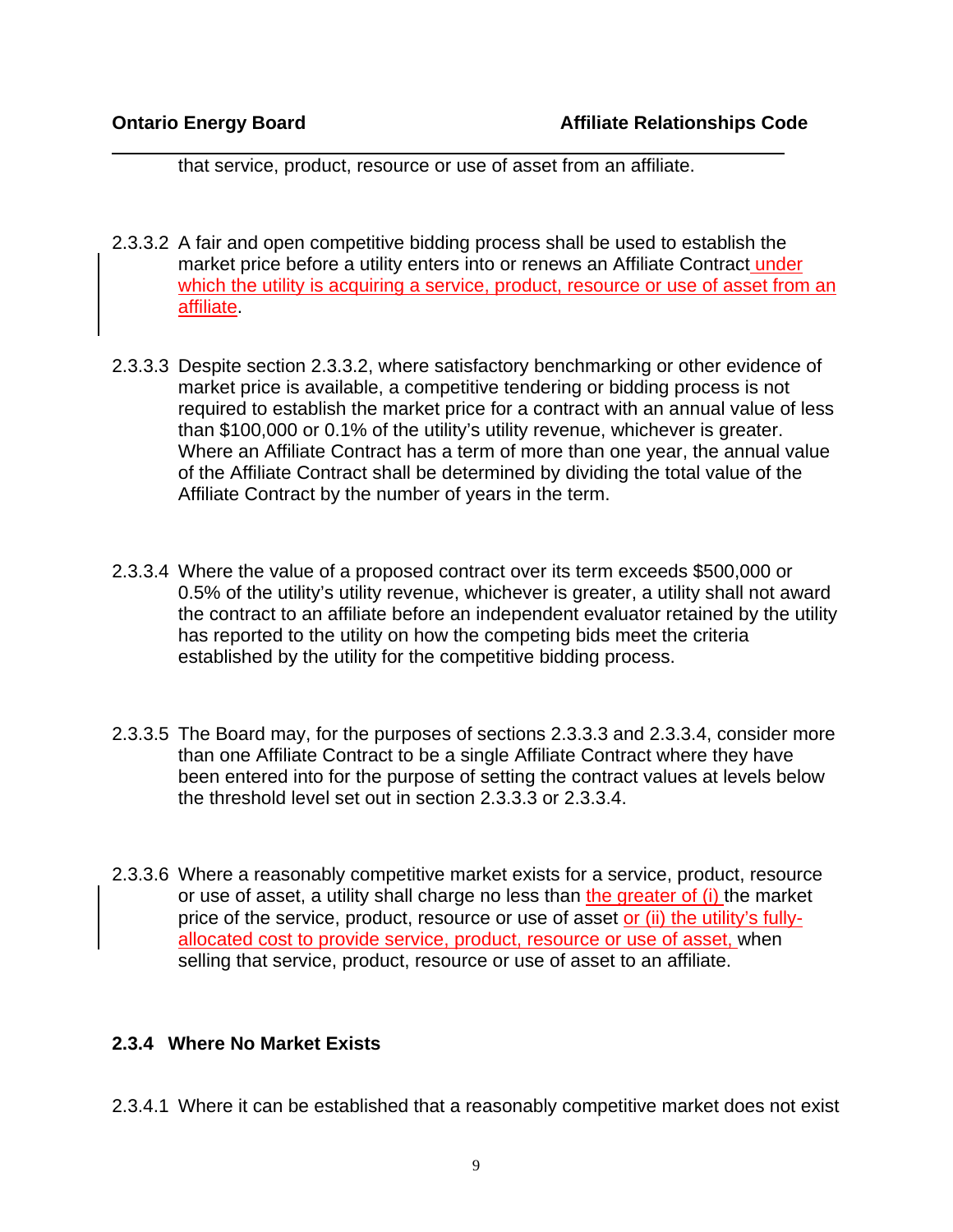for a service, product, resource or use of asset that a utility acquires from an affiliate, the utility shall pay no more than the affiliate's fully-allocated cost to provide that service, product, resource or use of asset. The fully-allocated cost may include a return on the affiliate's invested capital. The return on invested capital shall be no higher than the utility's approved weighted average cost of capital.

- 2.3.4.2 Where a reasonably competitive market does not exist for a service, product, resource or use of asset that a utility sells to an affiliate, the utility shall charge no less than its fully-allocated cost to provide that service, product, resource or use of asset. The fully-allocated cost shall include a return on the utility's invested capital. The return on invested capital shall be no less than the utility's approved weighted average cost of capital.
- 2.3.4.3 Where a utility pays a cost-based price for a service, or resource, product or use of asset that is obtained from an affiliate, the utility shall obtain from the affiliate, from time to time as required to keep the information current, a detailed breakdown of the affiliate's fully-allocated cost of providing the service, -or resource, product or use of asset.

## **2.3.5 Shared Corporate Services**

2.3.5.1 Despite sections 2.3.3.1 and 2.3.3.6, fFor shared corporate services, fullyallocated cost-based pricing (as calculated in accordance with sections 2.3.4.1 and 2.3.4.2) may be applied between a utility and an affiliate in lieu of applying the transfer pricing provisions of section 2.3.3.1 or section 2.3.3.6, provided that the utility complies with section 2.3.4.3.

#### **2.3.6 Transfer of Assets**

- 2.3.6.1 If a utility sells or transfers to an affiliate a utility asset, the price shall be the greater of the market price or the net book value of the asset.
- 2.3.6.2 Before selling or transferring to an affiliate a utility asset with a net book value that exceeds \$100,000 or 0.1% of the utility's utility revenue, whichever is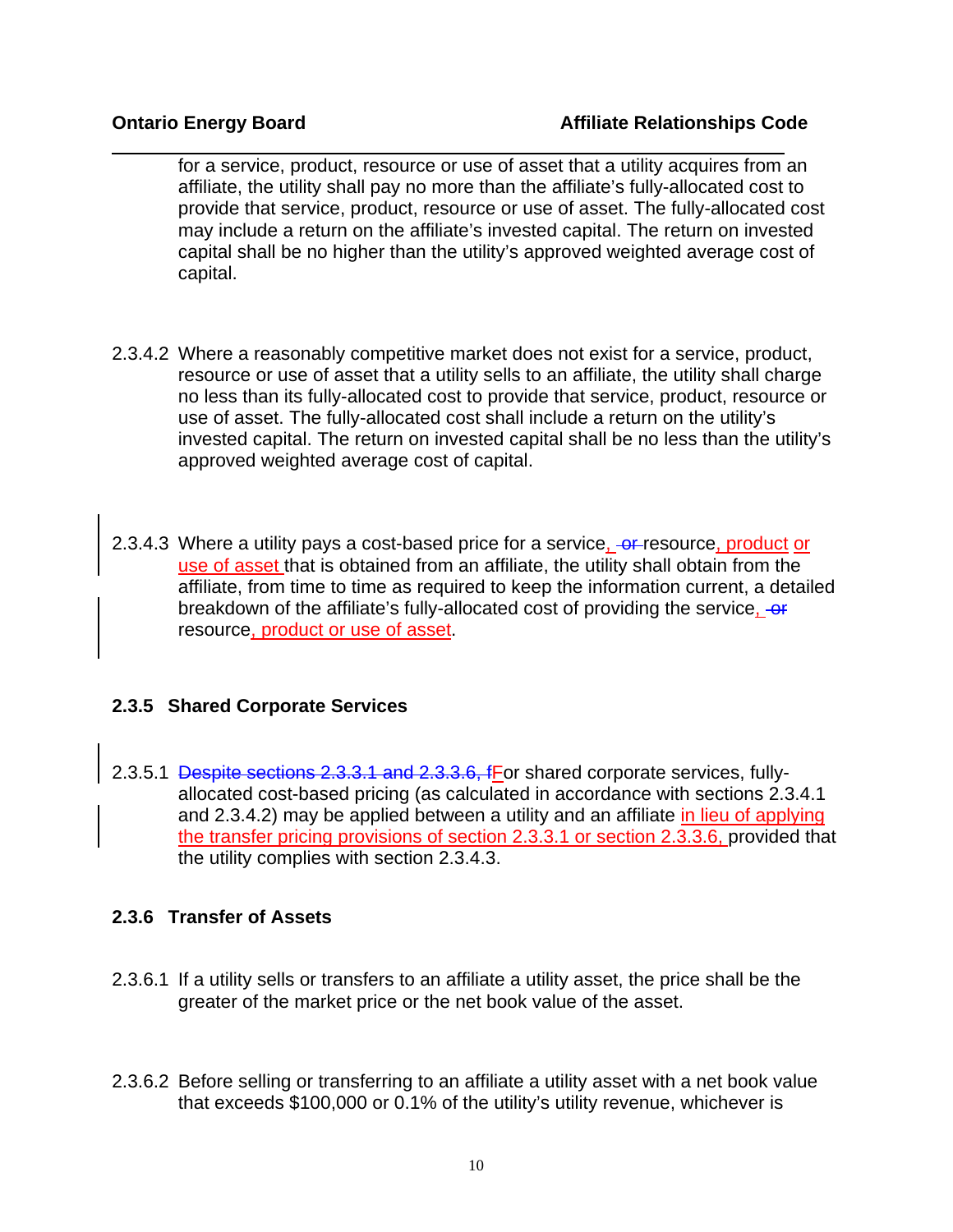greater, the utility shall obtain an independent assessment of its market price.

- 2.3.6.3 If a utility purchases or obtains the transfer of an asset from an affiliate, the price shall be no more than the market price.
- 2.3.6.4 Before a utility purchases or obtains the transfer of an asset from an affiliate with a net book value that exceeds \$100,000 or 0.1% of the utility's utility revenue, whichever is greater, the utility shall obtain an independent assessment of its market price.
- 2.3.6.5 The Board may, for the purposes of sections 2.3.6.2 and 2.3.6.4, consider more than one asset transaction to be a single transaction where the transactions have been entered into for the purpose of setting the transfer prices at levels below the threshold level set out in section 2.3.6.2 or 2.3.6.4.

## **2.3.7 Transfer Price Established by Law or Code**

2.3.7.1 Where an Act or regulation, or a code established by the Board, prescribes the amount to be charged by or to a utility in relation to the provision or receipt of a service, product, resource or use of asset, that Act, regulation or Code shall prevail over the requirements of sections 2.3.3 to 2.3.5 to the extent of any inconsistency.

#### **2.4 Financial Transactions with Affiliates**

- 2.4.1 A utility may provide loans, guarantee the indebtedness of, or invest in the securities of an affiliate, but shall not invest or provide guarantees or any other form of financial support if the amount of support or investment, on an aggregated basis over all transactions with all affiliates, would equal an amount greater than 25 percent of the utility's total equity.
- 2.4.2 A utility shall ensure that any loan, investment, or other financial support provided to an affiliate is provided on terms no more favourable than what that affiliate would be able to obtain on its own from the capital markets and in all cases at no more favourable terms than the utility could obtain directly for itself in capital markets.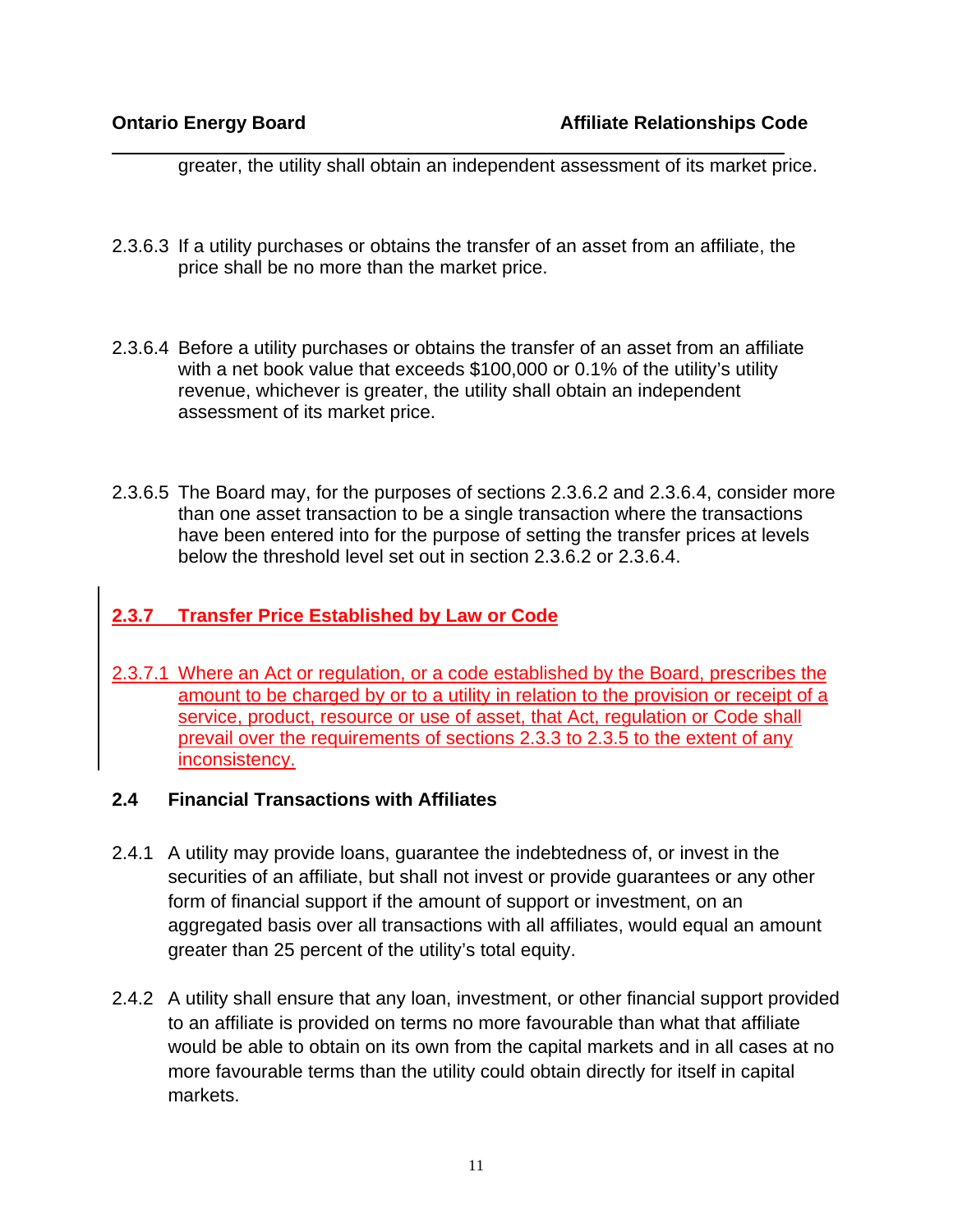#### **2.5 Equal Access to Services**

- 2.5.1 A utility shall not endorse or support marketing activities of an affiliate which is an energy service provider. A utility may include an affiliate as part of a listing of alternative service providers, but the affiliate's name shall not in any way be highlighted.
- 2.5.2 A utility, including its employees and agents, shall not state or imply to consumers a preference for any affiliate who is an energy service provider.
- 2.5.3 A utility shall take all reasonable steps to ensure that an affiliate does not use the utility's name, logo or other distinguishing characteristics in a manner which would mislead consumers as to the distinction between the utility and the affiliate.
- 2.5.4 A utility shall take reasonable steps to ensure that an affiliate does not imply in its marketing material favoured treatment or preferential access to the utility's system or utility services*.* If the utility becomes aware of inappropriate marketing activity by an affiliate, it shall:
	- (a) immediately take reasonable steps to notify affected customers of the violation;
	- (b) take necessary steps to ensure the affiliate is aware of the concern; and
	- (c) inform the Board in writing of such activity and the remedial measures that were undertaken by the utility.
- 2.5.5 A utility shall apply all Rate Orders and rate schedules to an affiliate in the same manner as would be applied to similarly situated non-affiliated parties.
- 2.5.6 Requests by an affiliate or an affiliate's customers for access to a utility's transmission or distribution network or for utility services shall be processed and provided by the utility in the same manner as would be processed or provided for similarly situated non-affiliated parties.

#### **2.6 Confidentiality of Confidential Information and Restriction on Provision of Strategic Business System Planning Information**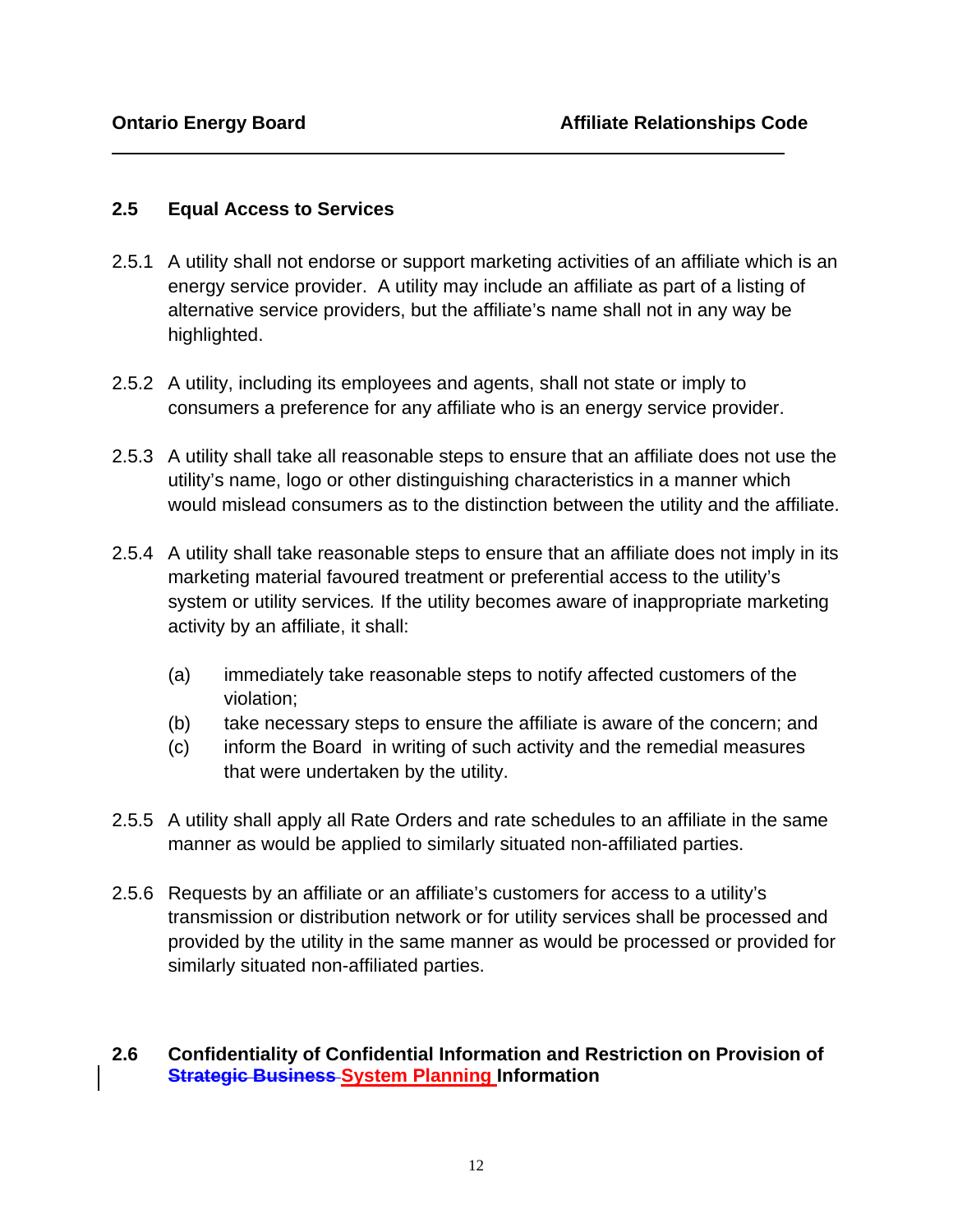- 2.6.1 A utility shall not release to an affiliate confidential information relating to a smart sub-metering provider, wholesaler, consumer, retailer or generator without the consent of that smart sub-metering provider, consumer, retailer, or generator.
- 2.6.2 A utility shall not disclose confidential information to an affiliate without the consent in writing of the smart sub-metering provider, wholesaler, consumer, retailer or generator, as the case may be, except to the extent permitted by the utility's licence or where confidential information is required to be disclosed:
	- (a) for billing, settlement or market operation purposes;
	- (b) for law enforcement purposes;
	- $(c)$  for the purpose of complying with any legislative or regulatory legal requirement; or
	- (d) for the processing of past due accounts of the smart sub-metering provider, wholesaler, consumer retailer or generator, as the case may be, which have been passed to a debt collection agency.
- 2.6.3 Confidential information may be disclosed where the information has been sufficiently aggregated such that information pertaining to any individual smart sub-metering provider, wholesaler, consumer, retailer, or generator's information cannot reasonably be identified. If such information is aggregated it must be disclosed on a non-discriminatory basis to any party requesting the information.
- 2.6.4 Subject to section 2.6.5, Aa utility shall not provide strategic business system planning information to an affiliate that is an energy service provider.
- 2.6.5 A utility may provide system planning information to an affiliate that is an energy service provider:
	- (a) if the system planning information is made available to non-affiliated third parties at the same time, or has previously been made available to nonaffiliated third parties, on a non-confidential basis in substantially the same form and on the same terms and conditions as it is made available to the affiliate;
	- (b) if the system planning information is, at the time of provision to the affiliate, publicly available in substantially the same form as it is made available to the affiliate; or